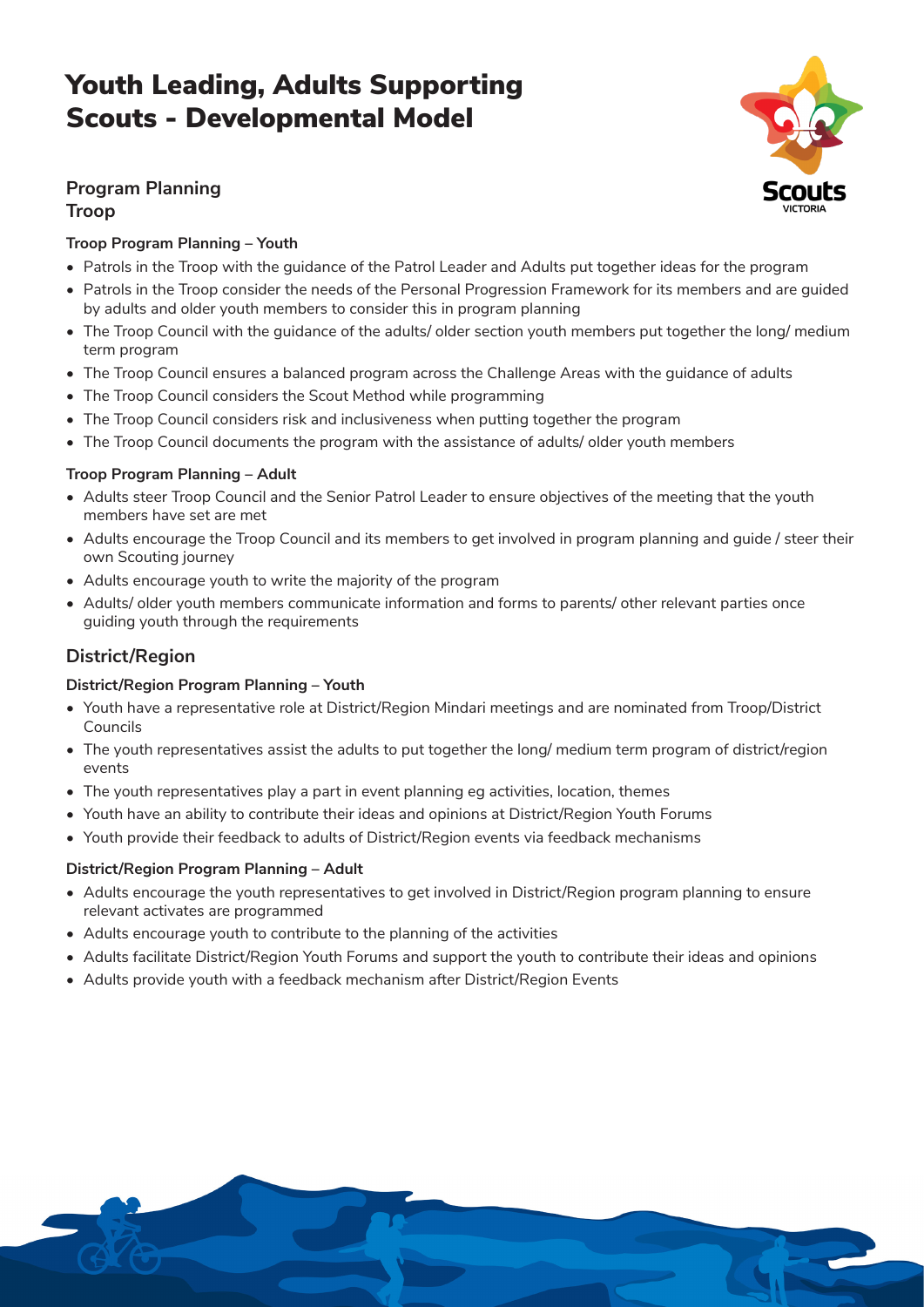

2

## **State**

#### **State Program Planning – Youth**

- Youth have a voice in State events, program and policy via representation at the State Youth Forum, participating via nomination from Region Youth Forums
- Youth have a representative role at the State Scout Council meetings and are nominated from the State Youth Forum
- Youth have representative roles at the State Youth Council, alongside members from other sections, and contribute to the delivery of peer-oriented projects
- At State Scout Council, youth representatives assist the adults to put together the planning of state events, play a part in event planning, contribute to event planning by being members of organizing committees, and are encouraged to contribute their ideas and opinions on policy matters

#### **State Program Planning – Adult**

- Adults encourage the youth representatives to get involved in state program planning to ensure relevant activates are programmed
- Adults encourage youth to contribute to the planning of the activities
- Adults facilitate State Youth Forums and support the youth to contribute their ideas and opinions
- Adults provide youth with a feedback mechanism after state events

### **Running Activities Troop**

#### **Running Troop Section Activities - Youth**

- Older/ more experienced youth members in the Troop encouraged development of other youth members by running games and small activities and assisting in Program Planning
- Patrol Leaders are encouraged to understand the needs of their Patrol and what is unusual Behavior
- Older/ more experienced youth members facilitate learning of less experienced youth members through activities/ games they run
- Youth members facilitate Patrol Camps which have a purpose for that Patrol
- Patrol Activities are conducted regularly and are favored over whole Troop activities
- Patrol Councils are conducted to feed activity ideas and needs of the Patrol and its members back into the Troop Council
- The Troop has a code which it is supported by which is inclusive to all and promotes positive/ engaging Behavior
- Troop members run the majority of programmed content including the Planning for and review of the activities.

#### **Running Troop Section Activities – Adults**

- Adults/ older youth members support Scouts in their activities and planning Adult members encourage youth members to ensure all bases are covered during the planning phase Adult members assist collection of paperwork and guide the youth member through policies and legislation that need to be considered
- Adult members assist the Patrol Leaders/ Activity leaders to manage Behavior and conflict
- Adults ask prompting questions to ensure key planning points are met Adult members support the Troop Council and encourage active participation by the youth members Adult members encourage active engagement from the Section in other Sections and seek opportunities for youth to be involved in Project Patrols
- Adult members assist the Patrol Leaders and Unit Leader with the needs of individuals in the Unit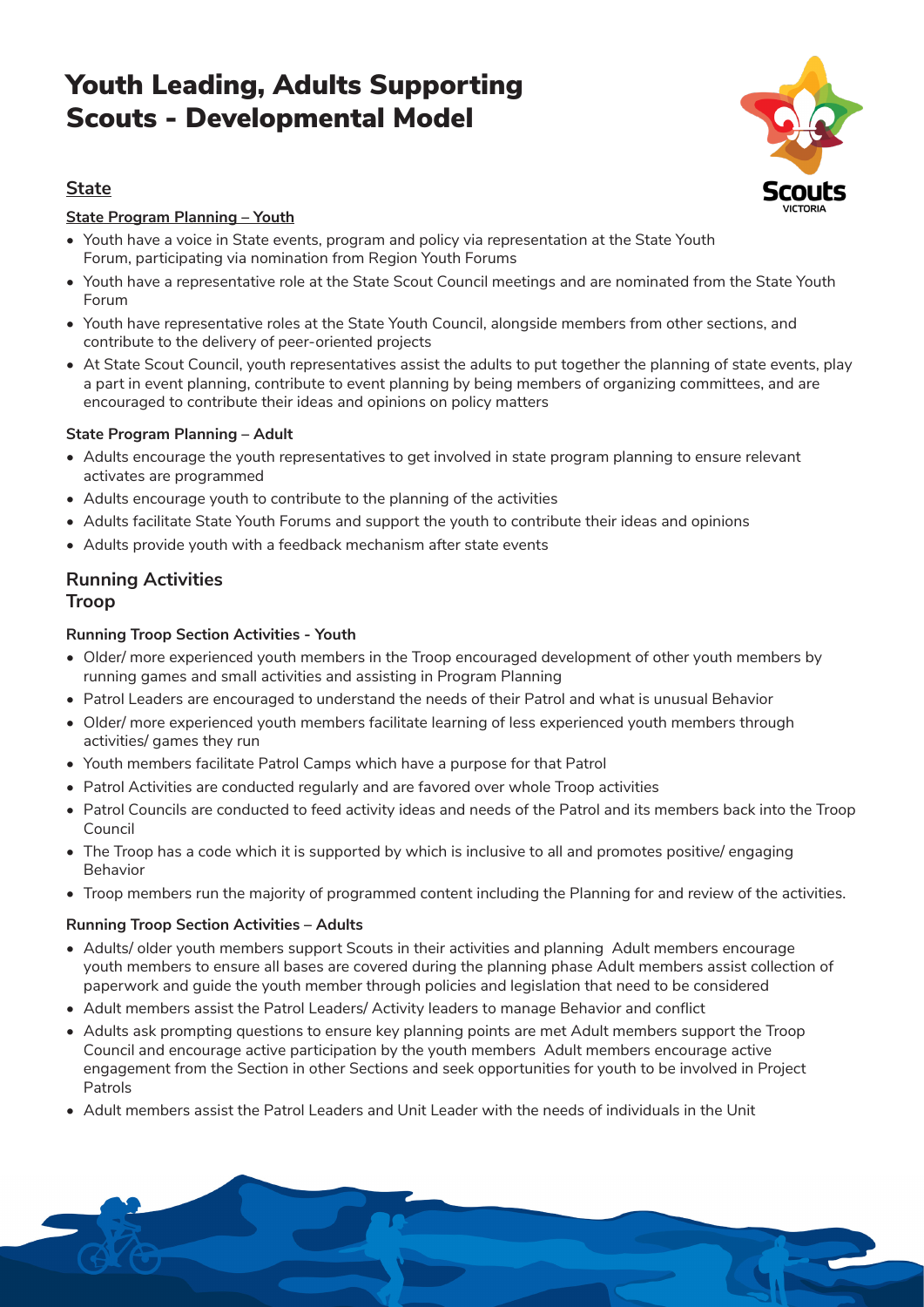

## **District/Region**

#### **Running District/Region Section Activities - Youth**

- District/Region Scout Council youth members, event planning team youth members, or other nominated youth work alongside the adult camp chief at district/region events to act as the face of the event, act as masters of ceremonies, and run Patrol Leader briefings and meetings
- At district/region events, District/Region Scout Council youth members, event planning team youth members, or other nominated youth act as representatives of the participating youth to the adult team running the event
- At district/region events, District/Region Scout Council youth members, event planning team youth members, or other nominated youth act on feedback or suggestions received from their peers via the event Troop Council

#### **Running District/Region Section Activities – Adults**

- Adult members ensure that Youth members of the district/region event team are treated as peers and their contributions are valued
- Adult members support the event Troop Council and encourage active participation by the youth members

### **State**

#### **Running State Section Activities - Youth**

- State Scout Council youth members (or other nominated youth) work alongside the adult camp chief at Staterun major events to act as the face of the event, act as masters of ceremonies, and run Patrol Leader briefings and meetings
- At State-run major events, State Scout Council youth members (or other nominated youth) act as representatives of the participating youth to the adult team running the event
- At State-run major events, State Scout Council youth members (or other nominated youth) act on feedback or suggestions received from their peers via the event Troop Council
- •
- Running State Section Activities Adults Adult members ensure that Youth members of the State-run major event team are treated as peers and their contributions are valued
- Adult members support the event Troop Council and encourage active participation by the youth members

#### **Leadership Within the Section Troop**

#### **Troop Leadership within the Section – Youth**

- Troop Leaders support the development of Patrol Leaders and Assistant Patrol Leaders
- Patrol Leader continue to develop leadership skills through mentoring other members of their patrol and acting as a role model for the Troop
- Patrol Leaders and Assistant Patrol Leaders learn how to delegate through small task allocation and lead from the front, being involved in all tasks set by them for the Patrol
- Patrols gain a sense of autonomy and are encouraged to support each other through adults and older youth members
- All members of the Troop are given opportunities to lead at different points, weather it's for a game, activity, trip, ceremonies, Project Patrol leadership or in assisting in other Sections
- Patrols are encouraged to run stand-alone Patrol activities building resilience and leadership amongst the Patrol.
- Youth members know it is ok to make mistakes during learning new things and mistakes are part of learning

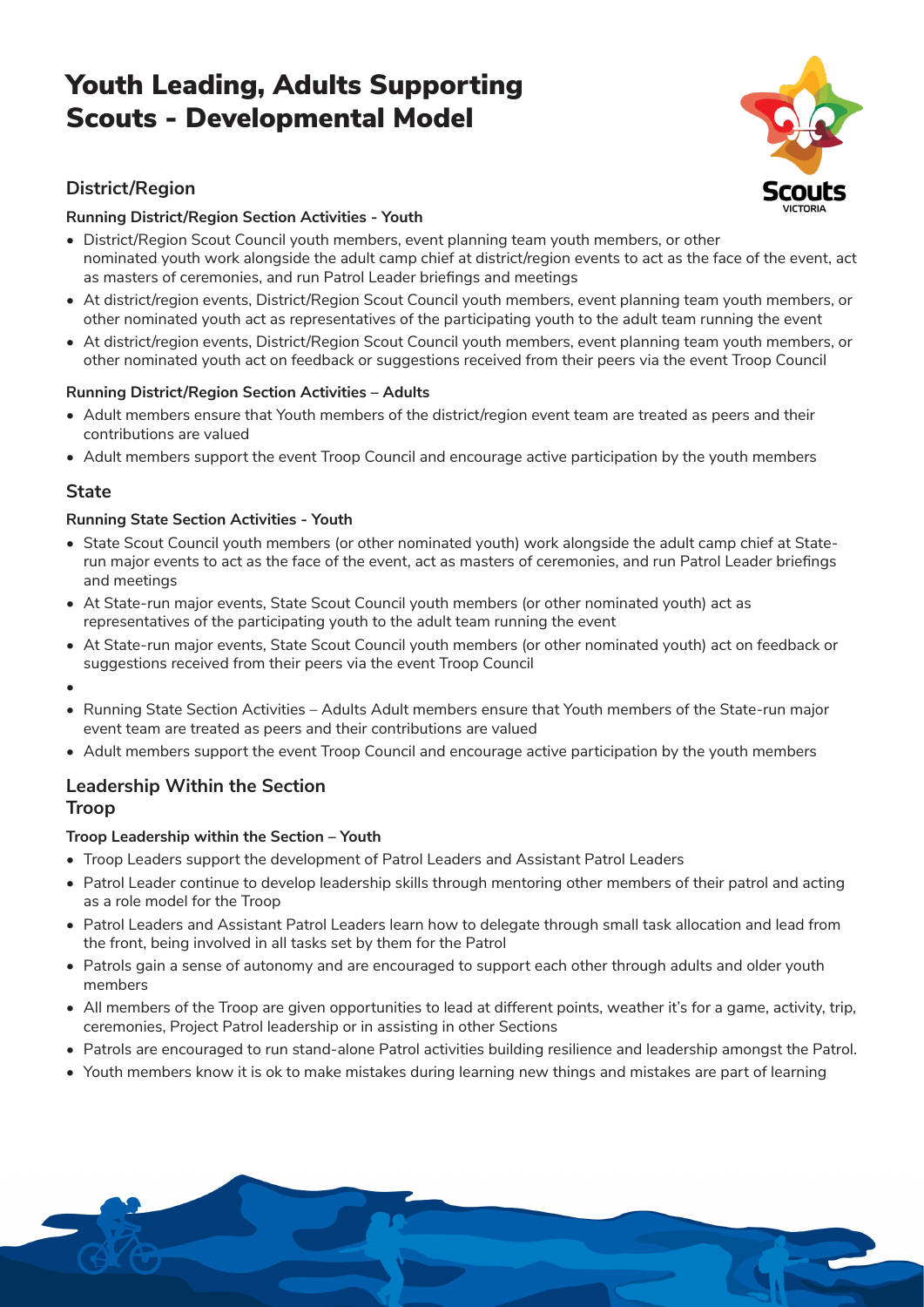

4

#### **Troop Leadership within the Section – Adults**

- Adults help facilitate appropriate leadership opportunities for youth members
- Adults encourage all youth members to be involved in leadership opportunities in the Section and encourage the Patrol Leaders to give different people terms at leading tasks
- Adults support the Patrol Leaders through the facilitation of the Patrols and there needs and support the youth members running most if not all activities
- Adults should guide youth members through a deeper understanding of the holistic picture of running activities and facilitating others such as National/ Branch policies, risk management and being inclusive to all
- Adults encourage youth to seek opportunities to be a part of a Project Patrol and take on leadership roles within these
- Adults encourage the Troop Council to make sound decisions on behalf of the Troop and support the Troop Leader to implement the decisions the Troop Council make

## **District/Region**

#### **District/Region Leadership within the Section – Youth**

- At District/Region Youth Forums, youth contribute opinions and feedback on scouting programs drawn from their experiences and that of their peers
- District/Region Council youth members continue to develop leadership skills through acting as a role model for scouts across the State
- All District/Region Council youth members are given opportunities to lead discussion at meetings consisting of adults and peers

#### **District/Region Leadership within the Section – Adults**

- Adults help facilitate appropriate leadership opportunities for youth members
- Adults encourage all youth members to be involved in leadership opportunities in the District/Region Scout Council
- Adults should guide youth members through a deeper understanding of inclusive scouting
- Adults encourage youth to seek opportunities to contribute to district/region projects and seek leadership roles within these

### **State**

#### **State Leadership within the Section – Youth**

- At State Scout Council, youth act as the face of branch for their section, taking a primary role in ceremonies such as the ASM awards and the State ARAP, and in marketing and communications
- State Scout Council youth members continue to develop leadership skills through acting as a role model for scouts across the State
- All State Scout Council youth members are given opportunities to lead discussion at meetings consisting of adults and peers

#### **State Leadership within the Section – Adults**

- Adults help facilitate appropriate leadership opportunities for youth members
- Adults encourage all youth members to be involved in leadership opportunities in the State Scout Council
- Adults should guide youth members through a deeper understanding of the process of forming Branch policies, assessing and managing risk, and inclusive scouting
- Adults encourage youth to seek opportunities to contribute to Branch committees and seek leadership roles within these